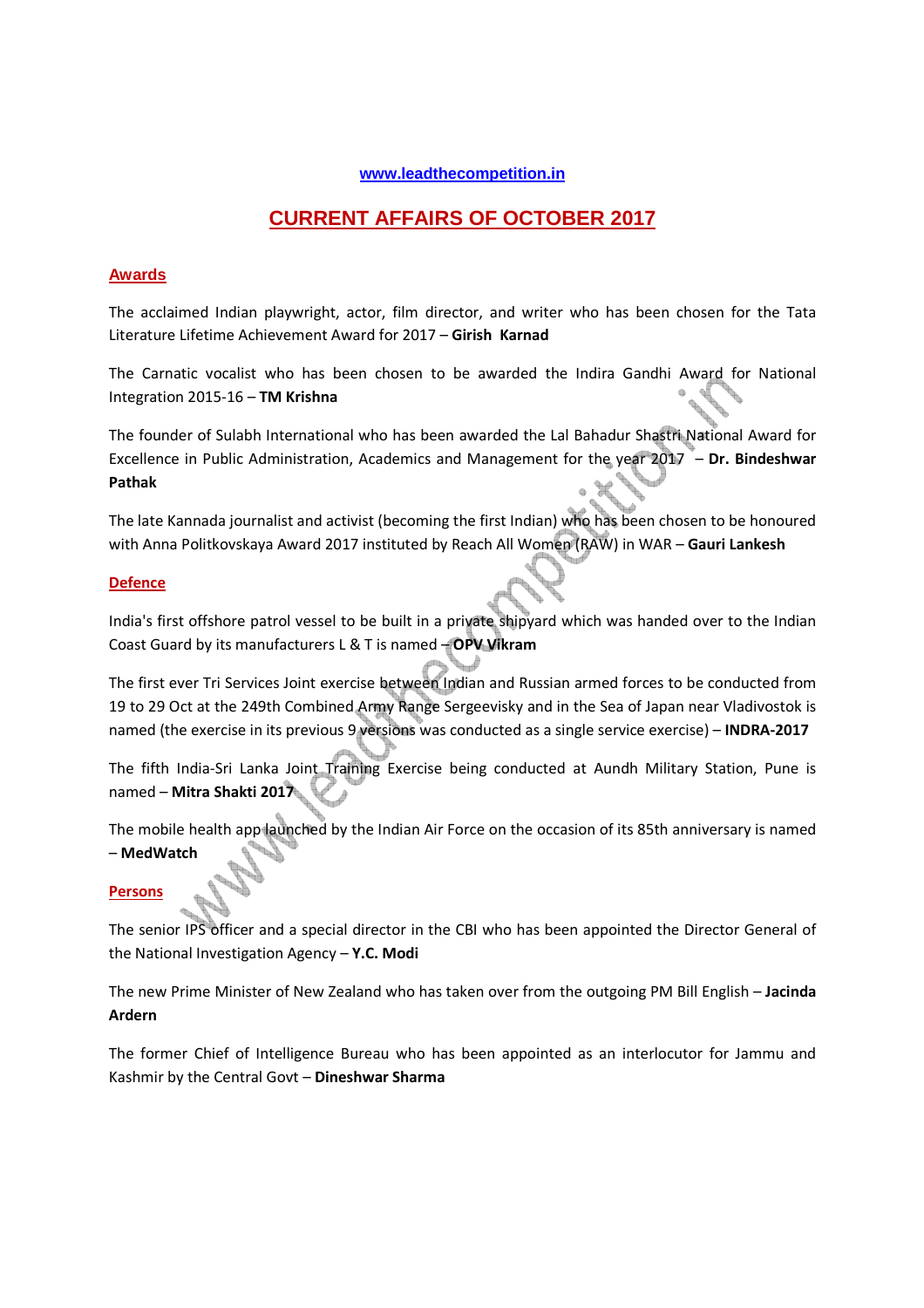The noted classical singer (Hindustani music) of Senia and Banaras Gharana, recipient of Padma Vibhushan (2016), considered Queen of Thumri, who passed away on 24 Oct 2017 – **Girija Devi**

The 19-year old Indian origin student and founder of doorstep.uk.co who has become the youngest millionaire of United Kingdom – **Akshay Ruparelia**

The well-known film actor who has been appointed the new Chairman of Film and Television Institute, Pune replacing the outgoing Chairma, Shri Gajendra Chauhan – **Anupam Kher**

The new Chairman of State Bank of India appointed to replace Ms Arundhati Bhattacharya who retired on 06 Oct 2017 – **Rajnish Kumar** 

The Chairperson of new panel appointed by the President to examine the sub-categorisation of Other Backward Classes (OBCs) for a more equitable distribution of quota benefits – **Retired Justice Rohini**

## **Places**

The places in Uttar Pradesh which have been declared as sacred sites by the Govt disallowing sale of meat and liquor at the places – **Vrindavan and Barsana**

The Indian State whose election department has entered the Limca Book of Records for the formation of the biggest human logo comprising young voters in the state – **Meghalaya**

The places between which Phase 1 of Ro RO (Roll On, Roll Off) ferry service was inaugurated by the PM Shri Narendra Modi intended to reduce the travel time from 7 to 8 hours to one hour – **Ghogha and Dahej**

The place in Uttar Pradesh where setting up of a turtle sanctuary along with a River Biodiversity Park have been approved under Namami Gange programme – **Allahabad**

The venue of the first BIMSTEC Disaster Management Exercise- 2017 (BIMSTEC DMEx-2017) to be conducted by the National Disaster Response Force (NDRF) as the lead agency from October 10-13, 2017 – **New Delhi**

The venue of Rashtriya Sanskrit Mahotsav 2017 being held from 07 to 09 Oct 2017 – **Ahmedabad**

The venue of Global Entrepreneurship Summit 2017 to held from November 28 to 30, 2017 – **Hyderabad**

The place in Himachal Pradesh where the foundation stone for establishment of AIIMS was laid by the PM Shri Narendra Modi – **Bilaspur**

## **Sports**

The Indian badminton player who has won the French Open Super Series singles title defeating Japanese player Kento Nishimoto in the finals – **Kidambi Srikanth**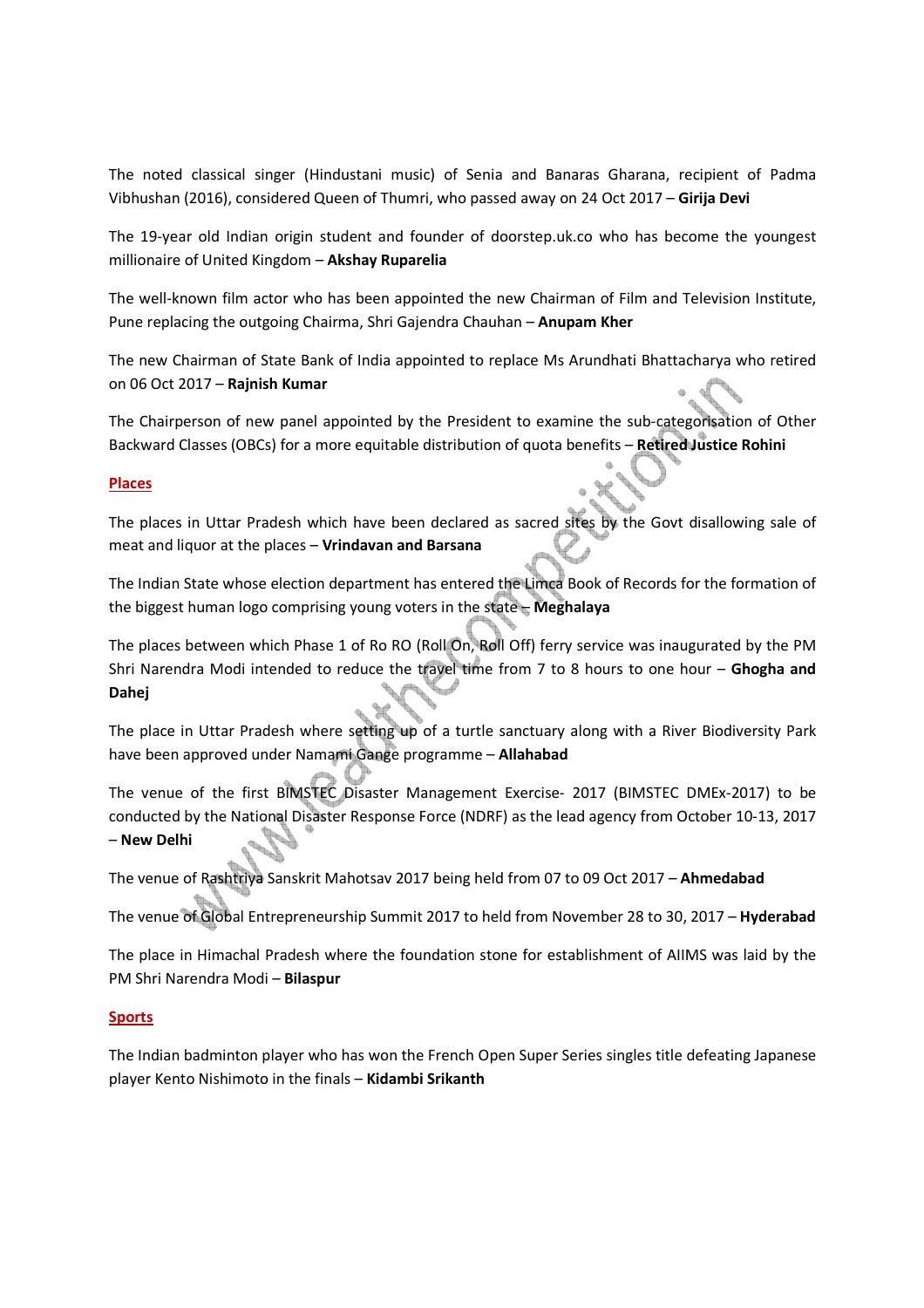The Real Madrid player who has been awarded the Best FIFA Men's Player Award for the second time – **Cristiano Ronaldo**

The country which has won the 2017 Asia Cup hockey tournament defeating Malaysia in the finals in the Maulana Bhasani Hockey stadium, Dhaka (Bangladesh) – **India**

The Indian badminton player who has won the Denmark Open Super Series singles title defeating South Korean player Lee Hyun-il in the finals – **Kidambi Srikanth**

The Indian powerlifter who has become the first Indian woman to sign up with World Wrestling Entertainment – **Kavita Devi**

The Indian cricketer who has announced retirement from all formats of the game – **Ashish Nehra**

## **Themes**

The theme of Vigilance Awareness Week to be observed by Govt of India from 30 Oct to 07 Nov 2017 – **My Vision - Corruption Free India**

The theme of the fifth India Water Week observed by the Govt from October 10 to 14, 2017 – **Water and Energy for Inclusive Growth**

#### **Indices and Ranks**

The rank of India in the Global Passport Power Rank 2017 which has Singapore at the 1st position – **75th**

The rank of India in the Global Hunger Index 2017 released by International Food Policy Research Institute (India was ranked 97 in 2016) – **100**

## **Miscellaneous**

The book written by American author George Saunders which has been awarded the 2017 Man Booker Prize – **Lincoln in the Bardo** 

The campaign launched by the Ministry of Women and Child Development to end gender bias and to highlight the various aspects of women standing by and for women is named – **#IamThatWoman**

The institute established by the Ministry of Commerce and Industry in 1986 (headquartered in Noida, U.P.) which has been declared an Institute of National Importance – **Footwear Design and Development Institute** 

#### **Important Days of October**

#### **International Day of Older Persons**: 01 October 2017

Established by : United Nations General Assembly

First Observed in: 1991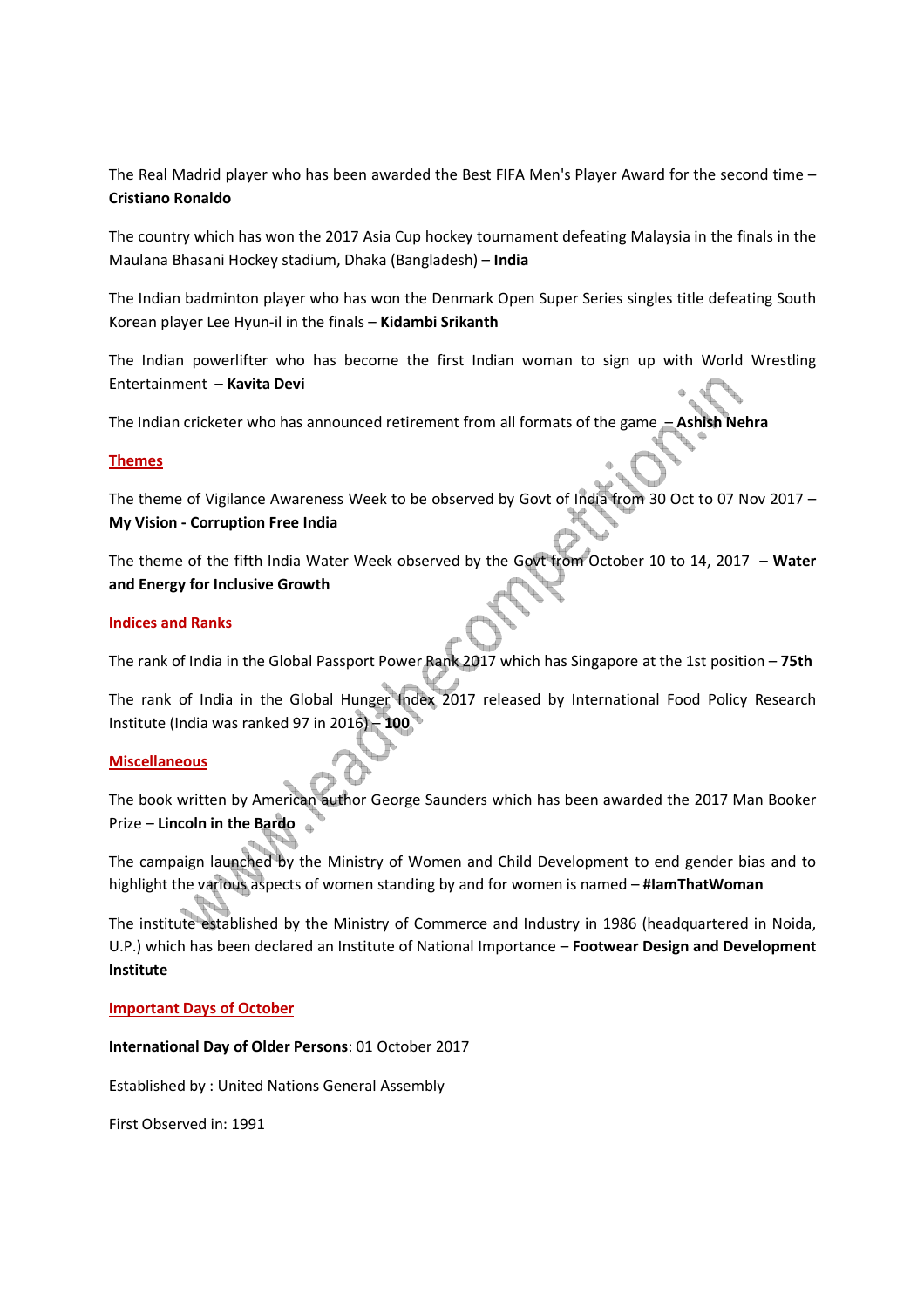Theme: *Stepping into the Future: Tapping the Talents, Contributions and Participation of Older Persons in Society*

 $\circ \zeta'$ 

**World Habitat Day**: 1st Monday of October (02 October 2017)

Designated by: United Nations General Assembly

First observed: 1986

Theme: *Housing Policies: Affordable Homes*

**International Day of Non-Violence**: 02 October 2017

Established by : United Nations General Assembly

First Observed in: 2007

**World Teacher's Day**: 05 October

Established by : UNESCO

Theme: *Teaching in Freedom, Empowering Teachers*

First Observed in: 1994

**World Post Day**: 09 October

Established by : Universal Postal Union

First Observed in: 1969

**World Mental Health Day**: 10 October

Established by : World Health Organisation

Theme: *Mental Health in the Workspace*

First Observed in: 1992

**International Day of the Girl Child**: 11 October

Established by : United Nations General Assembly

Theme: *EmPOWER Girls: Before, during and after crises*

First Observed in: 2012

**World Sight Day**: 12 October (2nd Thursday of October)

Established by : International Agency for the Prevention of Blindness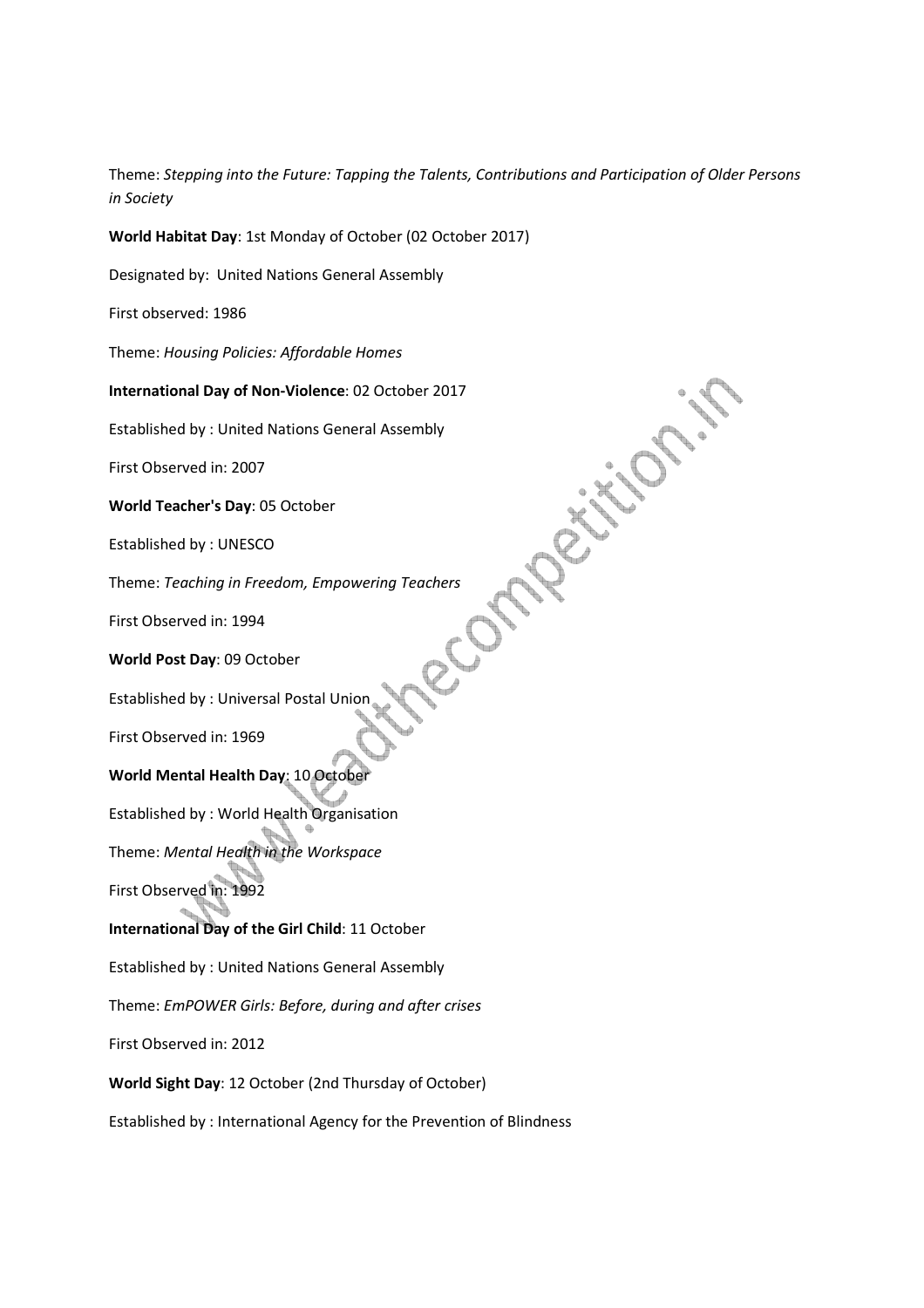Theme: *Make Vision Count* 

First Observed in: 2000

**International Day of Disaster Reduction**: 13 October

Established by : United Nations General Assembly

Theme: *Reducing the number of affected people by disasters by 2030*

First Observed in: 2010

**International Day of Rural Women**: 15 October

Established by : United Nations General Assembly

Theme: *Challenges and opportunities in climate-resilient agriculture for gender equality and the empowerment of rural women and girls*

First Observed in: 2008

**World Food Day**: 16 October

Established by : Food and Agricultural Organisation

Theme: *Change the future of migration. Invest in food security and rural development.*

First Observed in: 1980

**International Day for Eradication of Poverty**: 17 October

Established by : United Nations General Assembly

Theme: *Answering the Call of October 17 to end poverty: A path toward peaceful and inclusive societies*

First Observed in: 1993

**World Development Information Day**: 24 October

Established by : United Nations General Assembly

First Observed in: 1972

**United Nations Day**: 24 October

The day marks the coming into effect of the UN Charter (the founding document of UNO) in 1945.

UN Day Concert in the General Assembly Hall, featuring the Slovak National Folklore Ballet, Lúčnica. The theme of this year's concert was "Potential in Diversity" and was sponsored by the Permanent Mission of the Slovak Republic to the United Nations.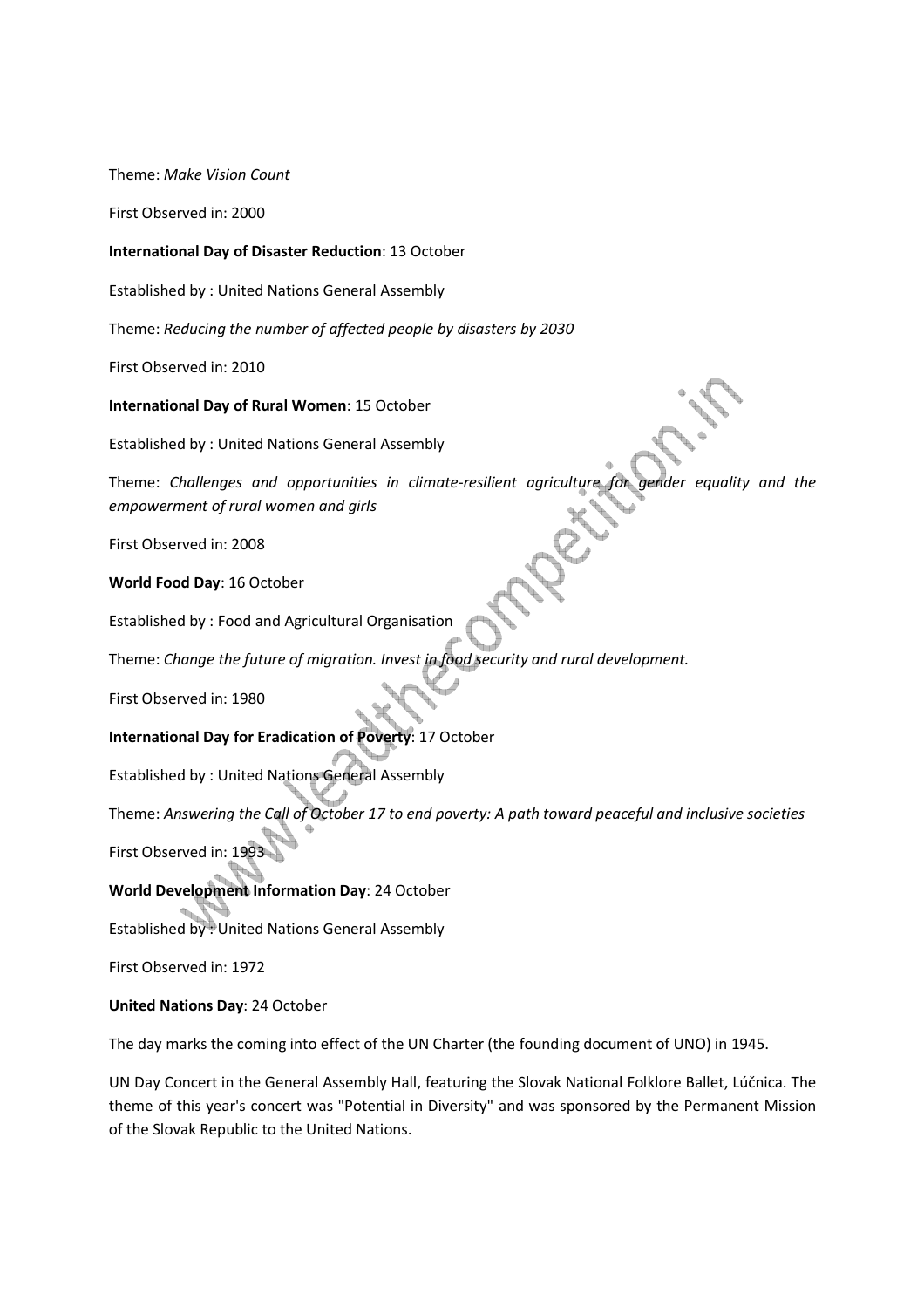#### **World Day for Audiovisual Heritage**: 27 October

Established by : UNESCO

Theme: *Discover, Remember and Share*

First Observed in: 2005

**World Cities Day**: 31 October

Established by : UN General Assembly

Theme: *Innovative Governance, Open Cities* 

First Observed in: 2014

#### **Doing Business Report 2018**

Released by: World Bank

Rank of India: **100** among 190 countries assessed.

Rank of India in the DB Report 2017: 130

Top Indicators - India's Rank

1. Resolving Insolvency - Rank improved from 136 to 103

- 2. Paying Taxes Rank improved from 172 to 119
- 3. Getting Credit Rank improved from 44 to 29
- 4. Enforcing Contracts Rank improved from 172 to 164
- 5. Protecting Minority Investors Rank improved from 13 to 4
- 6. Construction Permits Rank improved from 185 to 181

Countries ranked at 1st, 2nd and 3rd position respectively - **New Zealand, Singapore and Denmark**

## **Nobel Prizes 2017**

| #  | <b>Field</b>   | <b>Winners</b>           | Contribution                                          |
|----|----------------|--------------------------|-------------------------------------------------------|
|    | Medicine       | Jeffrey C. Hall          | molecular<br>οf<br>their<br>for<br>discoveries        |
|    |                | Michael Rosbash          | mechanisms<br>the circadian<br>controlling            |
|    |                | Michael W. Young         | rhythm.                                               |
| 2. | Chemistry      | Jacques Dubochet         | for developing cryo-electron microscopy for           |
|    |                | Joachim Frank            | the high-resolution structure determination           |
|    |                | <b>Richard Henderson</b> | of biomolecules in solution.                          |
| 3. | <b>Physics</b> | <b>Rainer Weiss</b>      | contributions<br>decisive<br>LIGO<br>for<br>to<br>the |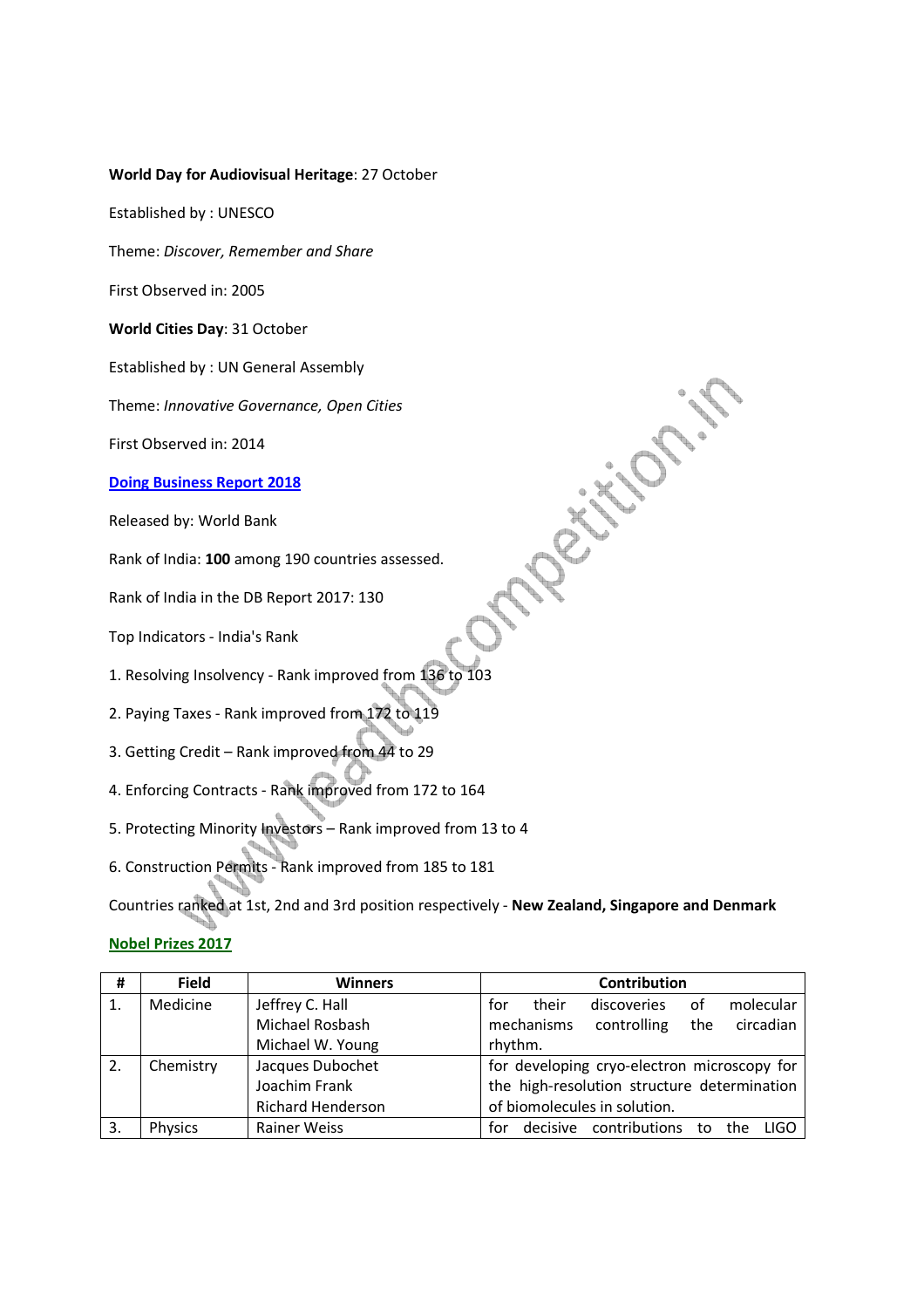|    |                      | Barry C. Barish                                                | detector and the observation of gravitational                                                                                                                                                                      |
|----|----------------------|----------------------------------------------------------------|--------------------------------------------------------------------------------------------------------------------------------------------------------------------------------------------------------------------|
|    |                      | Kip S. Thorne                                                  | waves.                                                                                                                                                                                                             |
| 4. | Literature           | Kazuo Ishiguro                                                 | Who, in novels of great emotional force, has<br>uncovered the abyss beneath our illusory<br>sense of connection with the world.                                                                                    |
| 5. | Peace                | International Campaign to<br>Abolish Nuclear Weapons<br>(ICAN) | for its work to draw attention to the<br>catastrophic humanitarian consequences of<br>any use of nuclear weapons and for its<br>ground-breaking efforts to achieve a treaty-<br>based prohibition of such weapons. |
| 6. | Economic<br>Sciences | Richard H. Thaler                                              | contributions<br>behavioural<br>his.<br>for<br>to<br>economics.                                                                                                                                                    |

## **Paryatan Parv**

Organised by: Ministry of Tourism

Inaugurated at: Humayun's Tomb

Dates: 05 Oct to 25th October, 2017

Components of Paryatan Parv

Dekho Apna Desh: To encourage Indians to visit their own country.

This will include Video, Photograph and Blog Competitions of sites visited during the Event, Stories of India through Travelers' Eyes, on Social Media, Tourism related Quiz, Essay, Debate and Painting Competitions for Students, Television Campaigns to promote travel to J&K and N.E. States.

Tourism for All: Tourism Events at sites across all States in the country.

The activities at these sites will include illumination in and around the Sites, Cultural Programmes of Dance, Music, Theatre, Story Telling, Sensitisation Programmes for Stakeholders around the Sites, Tourism Exhibitions, Showcasing Culture, Cuisine and Handicrafts / Handlooms, Guided Heritage Walks, etc. These will be "People's Events" with large scale public participation.

Tourism & Governance:Interactive Sessions & Workshops with Stakeholders on varied themes:

- Skill Development in Tourism Sector
- Innovation in Tourism
- For inducting Ex-servicemen as service providers for Taxi Operation
- Developing Rural Tourism in locations near established Destinations
- Community Sensitisation Workshops on Homestay and B&B Opportunities

## **New Governors**